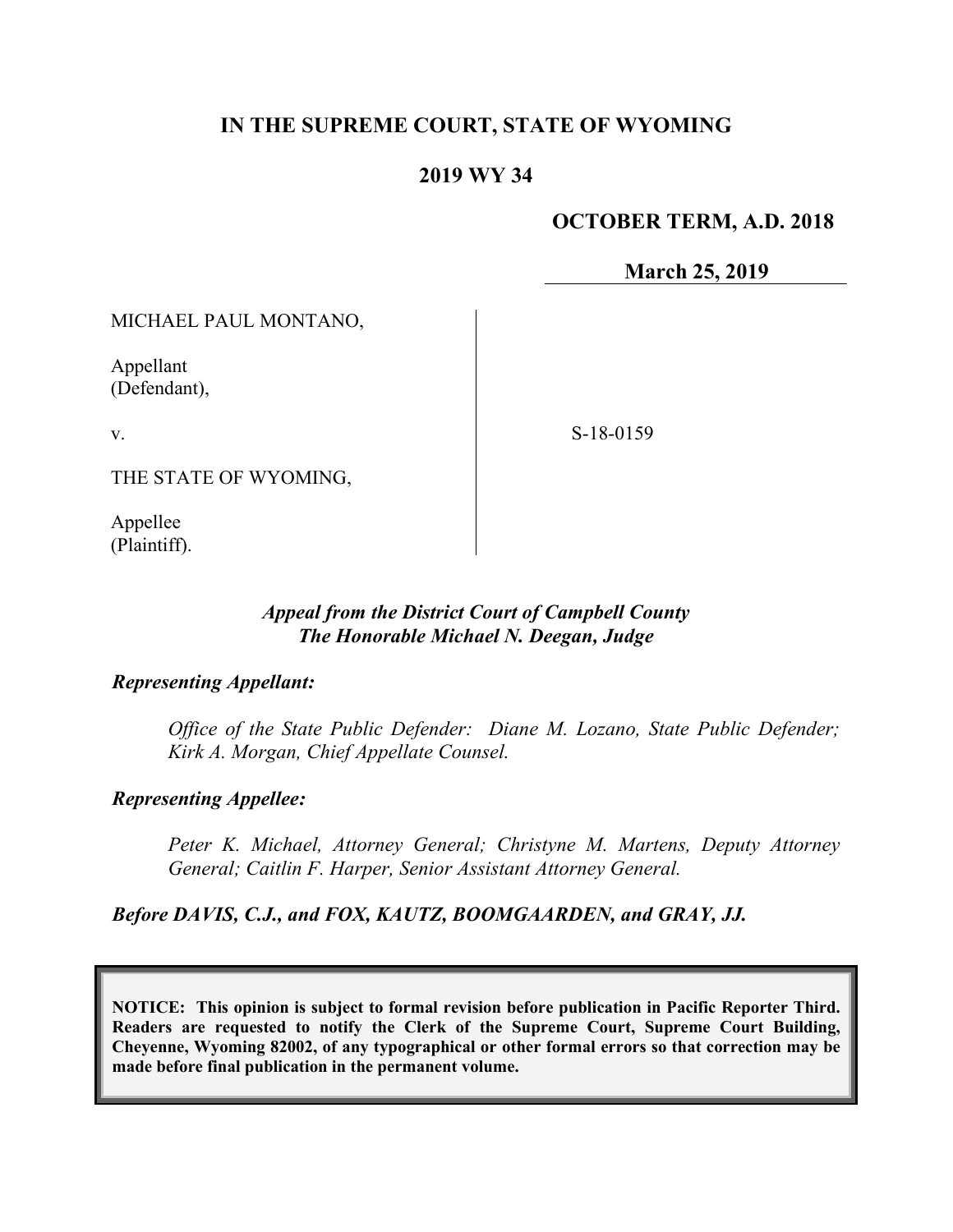#### **FOX, Justice.**

[¶1] Michael Paul Montano pleaded no contest to two counts of second-degree murder and guilty to two counts of mutilation of dead human bodies as part of a plea agreement. The district court accepted his pleas but rejected the agreement's joint sentencing recommendation. Mr. Montano appeals, claiming the State violated the plea agreement when it recommended the agreed-upon sentence, but made negative comments about Mr. Montano's conduct. We affirm.

#### *ISSUE*

[¶2] Did the State breach its plea agreement with Mr. Montano by commenting on the evidence?

## *FACTS*

[¶3] Jody Fortuna and Phillip Brewer travelled to Gillette, Wyoming in late August 2016, to see their friend, Michael Montano. They were unaware that, at least in Mr. Montano's mind, the friendship had soured. Several days after the Fortuna and Brewer families reported the men missing, a witness informed law enforcement that she had seen Mr. Brewer's body in the bed of Mr. Montano's pickup truck. Later that day, a deputy found the truck parked near an intersection. As he approached the truck, he "immediately detected a strong foul odor, similar to that of an animal which had been dead for quite some time." He saw dried blood on the truck's tail gate and a blue 55 gallon barrel in the backseat. A search of the truck uncovered two plastic storage totes containing several plastic garbage bags of dismembered male body parts and clothing and documents belonging to Mr. Fortuna and Mr. Brewer.

[¶4] The same day, law enforcement spoke with Mr. Montano's friend, Samson Bears. Mr. Bears reported that Mr. Montano had come to his workplace a few days earlier, asking if he could have one of his blue 55-gallon barrels. When Mr. Bears asked why he wanted one, Mr. Montano responded, "I gotta get rid of some bodies." According to Mr. Bears, Mr. Montano said he had shot Mr. Fortuna and Mr. Brewer, and one of them had "begged like a bitch." Afterwards, he cut up their bodies in his bathtub with a saw. Mr. Bears believed Mr. Montano had killed them because of a conflict over drugs and money. When Mr. Montano stabbed a plastic bag in the back of the truck, Mr. Bears "smelled a strong odor, similar to that of a deer which had been dead for a long time." Mr. Montano also told Mr. Bears that he had stored "brain matter" in a storage unit.

[¶5] Law enforcement searched Mr. Montano's trailer, a motel room where he frequently stayed, and his storage unit. At the trailer, a blood-illuminating substance revealed signs of blood in several areas of the home, and law enforcement found several patched bullet holes and a fired bullet inside one of the walls. A search of the motel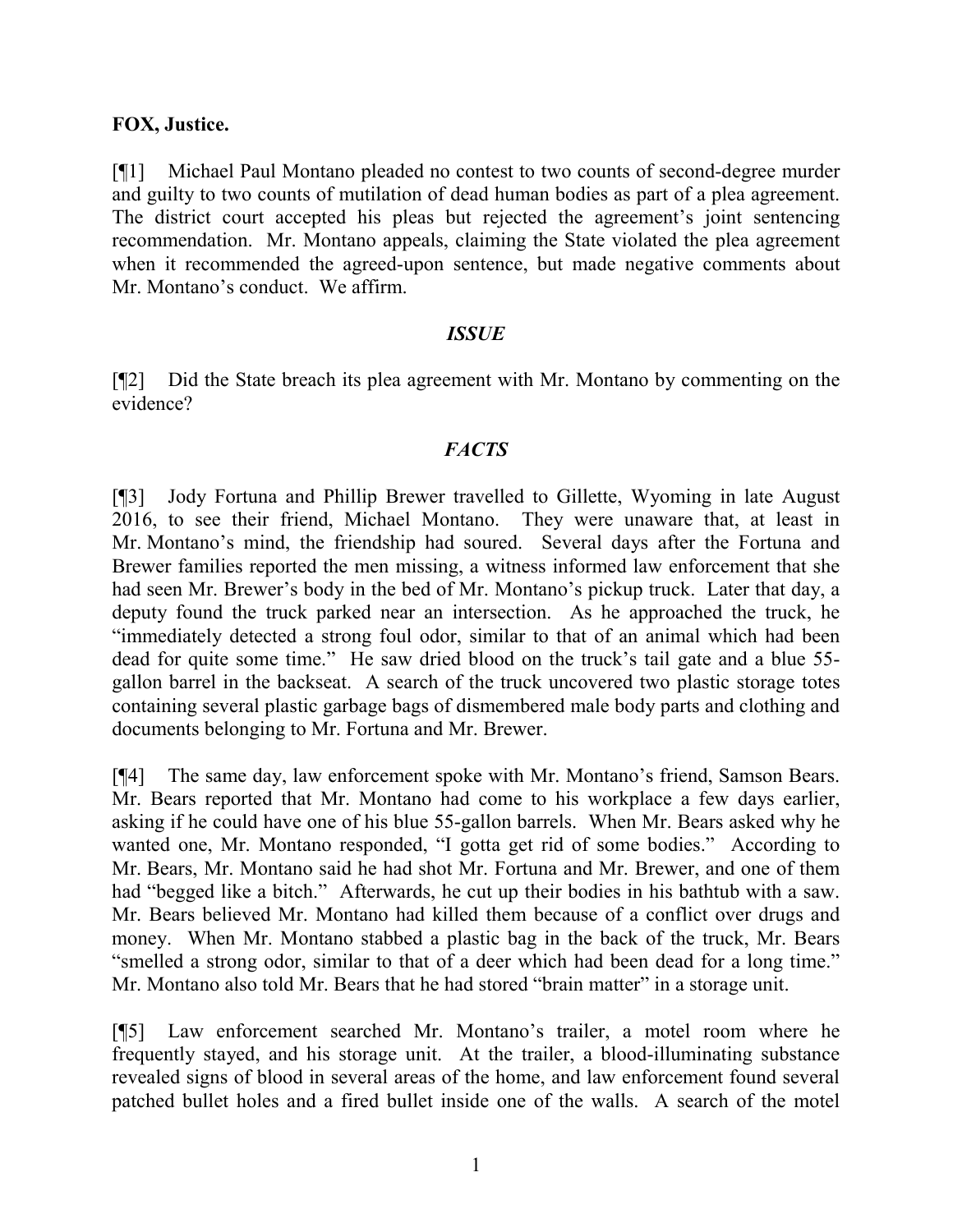room uncovered a gun lock to a Ruger firearm and a list of "cleaning supplies that could be used to clean up the scene of a murder." At the storage unit, law enforcement discovered two more plastic totes containing body parts.

[¶6] After his arrest, Mr. Montano told police he wanted the "death penalty" and that he had "never killed anybody before." He stated that he ran into Mr. Fortuna and Mr. Brewer after he had been using heroin and that they all returned to his trailer home. He claimed he had passed out and the next thing he remembered was being woken up by his girlfriend, Kylee Collins, who had found Mr. Fortuna's and Mr. Brewer's bodies in the bathtub. Mr. Montano told Ms. Collins to leave, saying that he "would take care of it." Mr. Montano said he left the bodies in the bathtub for a few days while deciding what to do and then cut them into pieces, placing the parts in plastic totes. Ms. Collins returned to the trailer home to help him clean, and the two of them drove around with the totes, looking for a place to bury the body parts. Mr. Montano initially denied shooting the men, but during a break in the interview said, "[F]\*\*\* it, I did it. I killed em." When asked to clarify the statement he again denied killing them, saying he did not remember pulling the trigger.

[¶7] Mr. Montano and the State reached a plea agreement in which they agreed to jointly recommend concurrent sentences of 51.5 years to life on two counts of seconddegree murder and 2.5 years to three years on two counts of mutilation of dead human bodies. In exchange, Mr. Montano agreed to plead no contest to the four counts. At his change of plea hearing, the court asked if the families approved of the agreement. The prosecutor responded: "I don't know that you can say 'approve' . . . we were advised ultimately to go forward," but that it was not possible to "fashion a sentence that's reasonable to someone who's lost a loved one." After advising Mr. Montano that the court was not a party to the agreement, and therefore not bound to its sentencing recommendation, the court accepted his pleas.

[¶8] Mr. Fortuna's and Mr. Brewer's families addressed the court at sentencing. Mr. Fortuna's mother recounted how her son and Mr. Montano had been "like brothers, not by blood, but by choice." She told the court she did not believe the plea agreement was justice for either of the murdered men and "begg[ed] the Court for a harsh and just sentence." Mr. Fortuna's sister-in-law testified about the impact Mr. Fortuna's death had on his brother, who had relapsed into alcoholism and was experiencing severe health issues due to alcohol and mental and physical exhaustion. She told the court the possibility of parole was not acceptable to her family and asked it "to consider a harsher punishment of at least consecutive sentences."<sup>[1](#page-2-0)</sup> Mr. Brewer's brother told the court that

<span id="page-2-0"></span><sup>&</sup>lt;sup>1</sup> Mr. Fortuna's mother and sister-in-law, perhaps referring to the possibility of credit for good time, believed Mr. Montano would become eligible for parole after serving approximately 33 years. ("My son will not return in 33 years."; "[T]he 33-year plea bargain is no justice. Jody does not get to come back to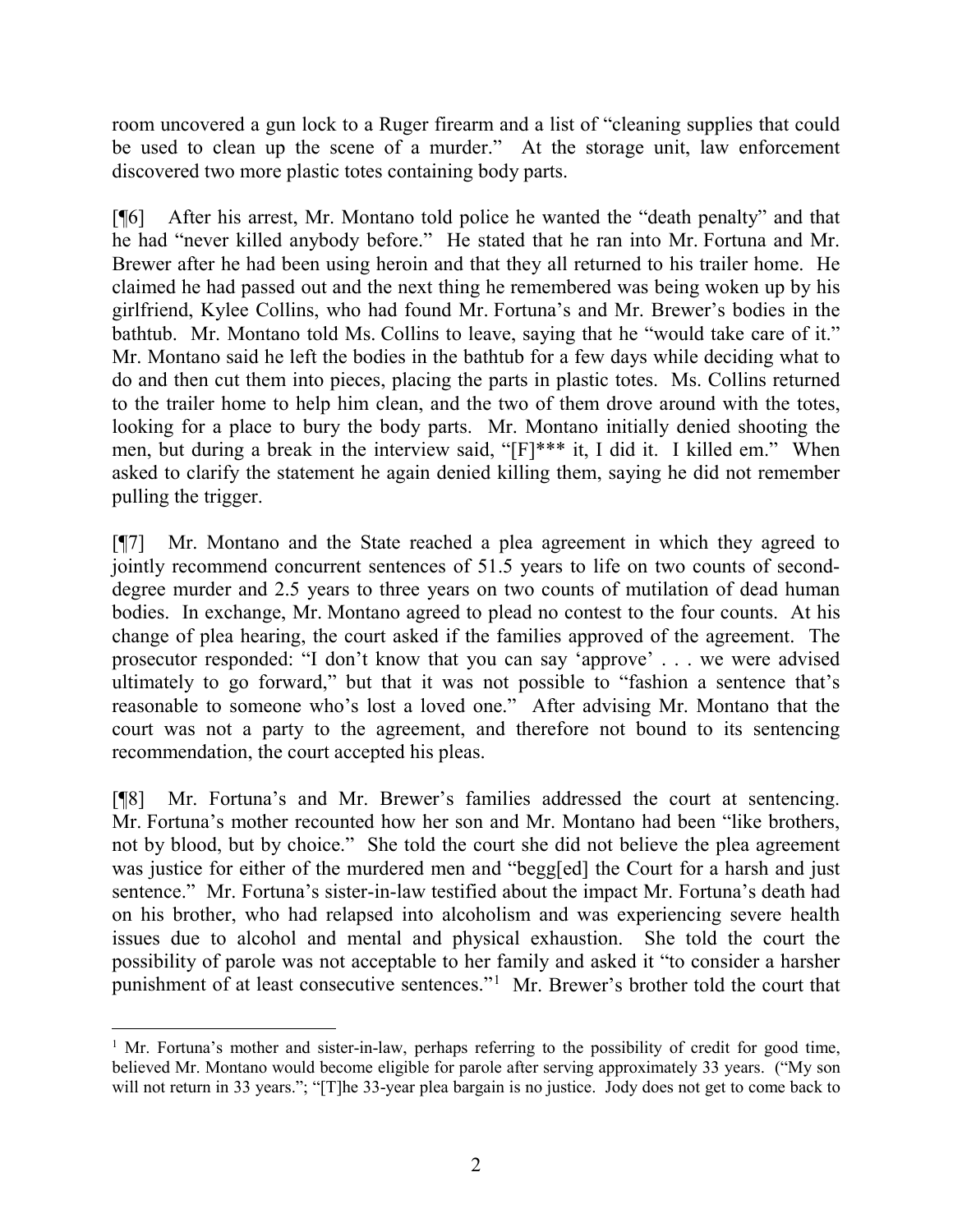Mr. Montano's "total lack of remorse" and "disrespect for human remains" caused him to question Mr. Montano's humanity. He asked that Mr. Montano receive "the maximum amount of time allowed," one sentence for each man he murdered and mutilated, "to be served consecutively." His sister asked the court to "weigh the crimes against Phillip and Jody's lives and help our family find some peace" when considering Mr. Montano's sentence.

[¶9] After two witnesses spoke on Mr. Montano's behalf, the prosecutor addressed the court, saying he believed Mr. Montano's acts made him a "monster" and a threat to the community. He told the court he was "present to see what was inside of those totes and to smell what was inside of those totes" when law enforcement opened them, describing it as "a horrific crime." He had "a pretty clear picture" of the facts underlying the mutilation of dead bodies charges, but the second-degree murder charges had been more challenging due to conflicting witness statements and a lack of eyewitnesses. The State took those factors into consideration when reaching a plea agreement with Mr. Montano. The prosecutor also commented on Mr. Montano's presentence investigation report, saying that Mr. Montano was "no stranger to the criminal justice system" and describing some of his previous violent offenses. He then stated, "[O]bviously, the Court can still look at the sentencing criteria to determine what would be the appropriate sentence," but asked the court to "go along with the plea agreement."

[¶10] Before imposing sentence, the court again explained that, although it "more often than not" accepted proposed plea agreements, it was not bound to do so. It then rejected the plea agreement's sentencing recommendation. The court explained that the sentencing recommendation had "the notion of two for the price of one[,]" which was unacceptable because "[t]here were two separate murders [], two separate losses, two separate sets of victims[.]" It also explained that it viewed the mutilation charges as distinct from the murders. The court described the effects of the murders and mutilations on Mr. Fortuna's and Mr. Brewer's families as "stunning." It disagreed, however, that Mr. Montano was a "monster," saying "there's a difference between a person being a monster and a person committing monstrous acts, and I think the latter is what we're seeing here." The court then imposed sentences of 60 years to life for each murder and 2.5 to three years for each mutilation, each sentence to run consecutively.

[¶11] After the court imposed sentence, Mr. Montano's counsel made a record concerning the court's rejection of the sentencing recommendation.

 $\overline{a}$ us in 33 years."). The prosecutor informed the court that the plea agreement was for a significantly higher number than 33 years, stated that any issue of parole eligibility would "be taken up by the parole board if they deem fit," and accurately described the sentencing recommendation contained in the plea agreement.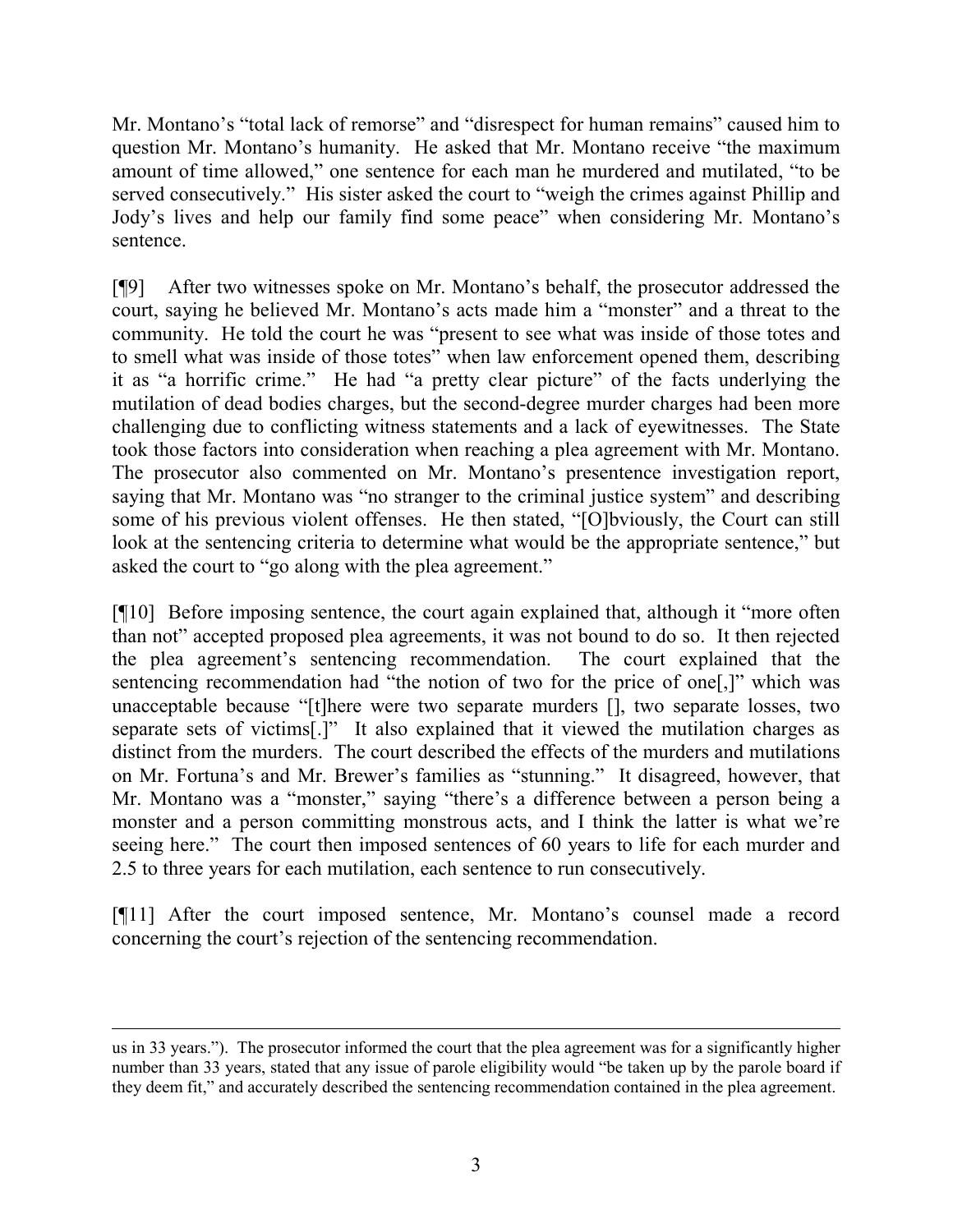[W]hen the State['s] tone at sentencing is one in which they say, well, the Court, you can do what you want to do. Oh, but we want you to impose the plea agreement. The words are that they're abiding by a plea agreement, and I wouldn't even necessarily say that they went overboard in not asking the Court to accept it, but the State's reading, he's calling Mr. Montano a monster. He's claiming other things. And I don't think . . . that the State really stood by the plea agreement in spirit.

The court responded that it was very uncommon for it to reject a plea agreement, but that even if the prosecutor had said nothing other than "we are arguing for imposition of the plea agreement," the sentence of the court would have been the very same. It concluded sentencing by telling Mr. Montano that it did not view him as irredeemable, saying "everybody's redeemable in my book."

### *DISCUSSION*

## *The State did not breach its plea agreement with Mr. Montano by commenting on the evidence.*

[¶12] Mr. Montano argues that, although the State recommended the sentence in the plea agreement, it violated the spirit of the agreement in its comments to the court. Thus, the district court should have permitted Mr. Montano to withdraw his guilty pleas or, alternatively, this Court should remand for specific performance of the agreement. The State counters that the prosecutor's comments "were merely a brief, accurate summation of the facts" that did not violate the plea agreement.

[¶13] The parties agree the question of whether the State has breached a plea agreement is a question of law we review de novo. *Nordwall v. State*, 2015 WY 144, ¶ 13, 361 P.3d 836, 839 (Wyo. 2015). A plea agreement is a contract between the State and the defendant to which we apply general principles of contract law. *Mendoza v. State*, 2016 WY 31, ¶ 26, 368 P.3d 886, 895 (Wyo. 2016) (citing *Deeds v. State*, 2014 WY 124, ¶ 14, 335 P.3d 473, 478 (Wyo. 2014)). To determine whether a breach of a plea agreement occurred we:

> (1) examine the nature of the promise; and (2) evaluate the promise in light of the defendant's reasonable understanding of the promise at the time the plea was entered. The prosecutor must explicitly stand by the terms of any agreement; and if the State is unable to carry out the terms, the correct remedy is withdrawal of the plea. The State may not obtain the benefit of the agreement and at the same time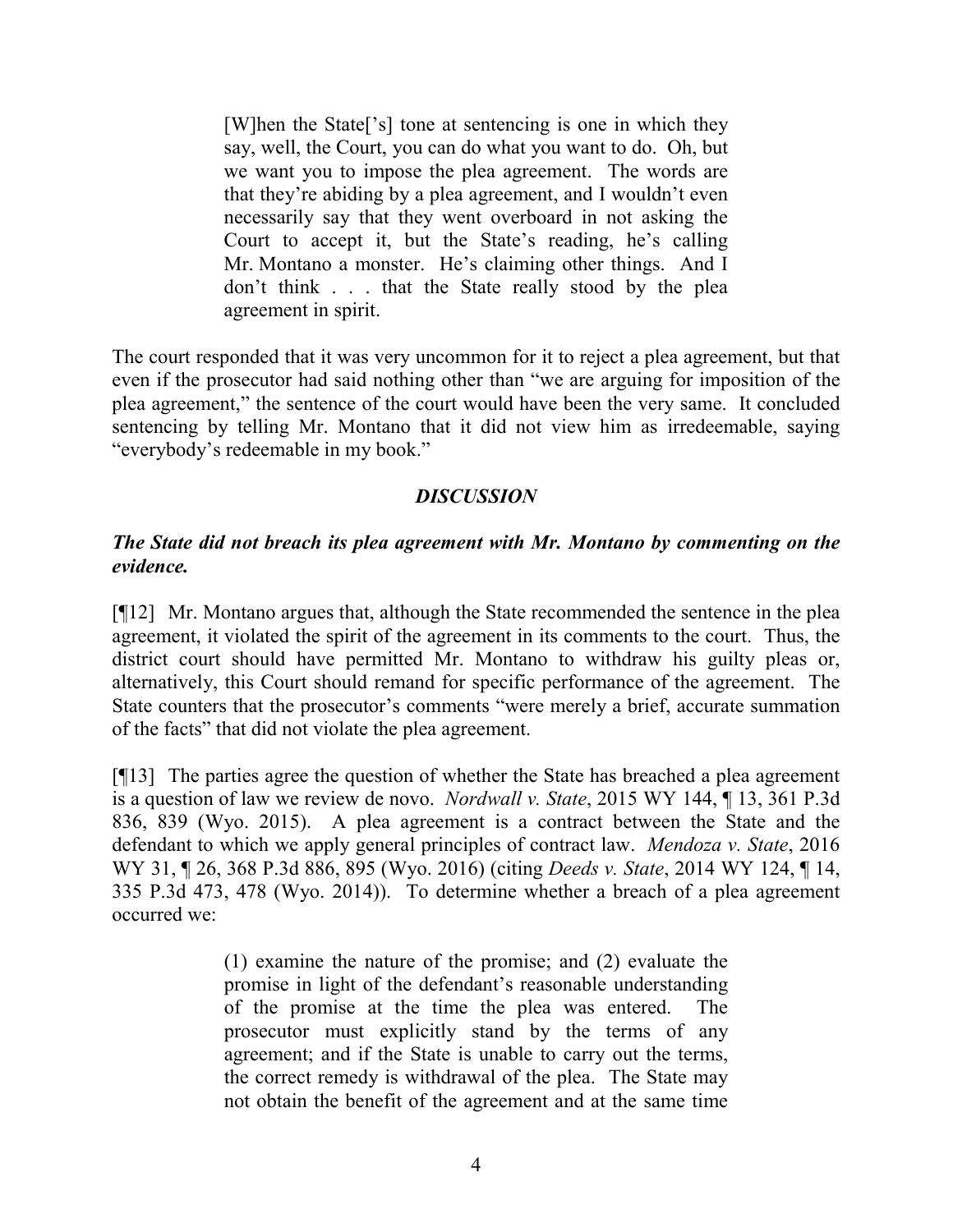avoid its obligations without violating either the principles of fairness or the principles of contract law.

*Mendoza*, 2016 WY 31, ¶ 26, 368 P.3d at 895.As in a contract, courts will not release a party from its obligations under a plea agreement unless another party materially and substantially breaches the agreement. *Browning v. State*, 2001 WY 93, ¶ 32, 32 P.3d 1061, 1071 (Wyo. 2001). "A material or substantial breach is one that goes to the whole consideration of the agreement." *Id.* (citing *Williams v. Collins Commc'n, Inc.*, 720 P.2d 880, 891 (Wyo. 1986)). When determining whether a breach is material or substantial, we examine several factors, "including the extent to which the non-breaching party will be deprived of the benefit it reasonably expected and the extent to which the breaching party's conduct comports with the standards of good faith and fair dealing." *Browning*, 2001 WY 93, ¶ 32, 32 P.3d at 1071.

[¶14] Our analysis begins with the terms of the agreement. *Mendoza*, 2016 WY 31, ¶ 27, 368 P.3d at 895. "If its language is 'clear and unambiguous, [we] must enforce the agreement according to its terms without looking beyond the four corners of the contract.'" *Id.* (quoting *In re CDR*, 2015 WY 79, ¶ 25, 351 P.3d 264, 270 (Wyo. 2015)) (alteration in original). Here, in exchange for Mr. Montano's no contest and guilty pleas, the parties agreed to jointly recommend concurrent sentences of 51.5 years to life on the murder charges and 2.5 years to three years on the mutilation charges. The State made that recommendation. The plea agreement contains no term prohibiting the State from commenting on the evidence. However, Mr. Montano draws our attention to cases finding breaches of plea agreements, despite colorable adherence to their terms.

[¶15] In *Herrera v. State*, we held that a prosecutor violated a plea agreement under which the State had promised to recommend referral to the "boot camp" program, even when the prosecutor told the court the defendant's young age "demand[ed] a recommendation for boot camp." 2003 WY 25, ¶ 5, 64 P.3d 724, 726 (Wyo. 2003). Immediately following that "recommendation," the prosecutor stated: "I do that with reluctance, however, only trying to abide by the plea agreement so that we don't have to make this into a further legal technicality argument." *Id.* (emphasis omitted). We concluded the defendant believed the boot camp recommendation "to be an integral, if not a crucial and imperative, term of the agreement reached." *Id.* at ¶ 13, 64 P.3d at 727. Further, we held the prosecutor's comments violated the standards of good faith and fair dealing because it was apparent that her statements "were meant to purely highlight to the district court that she in reality did *not* recommend" boot camp. *Id.* at ¶ 14, 64 P.3d at 728 (emphasis in original).

[¶16] In *Ford v. State*, we held a prosecutor violated a plea agreement under which the State had agreed to recommend a prison sentence suspended in favor of placement at an alternative treatment program. 2003 WY 65, ¶¶ 12, 14, 69 P.3d 407, 411 (Wyo. 2003). Every alternative treatment program refused to admit the defendant, in part because of his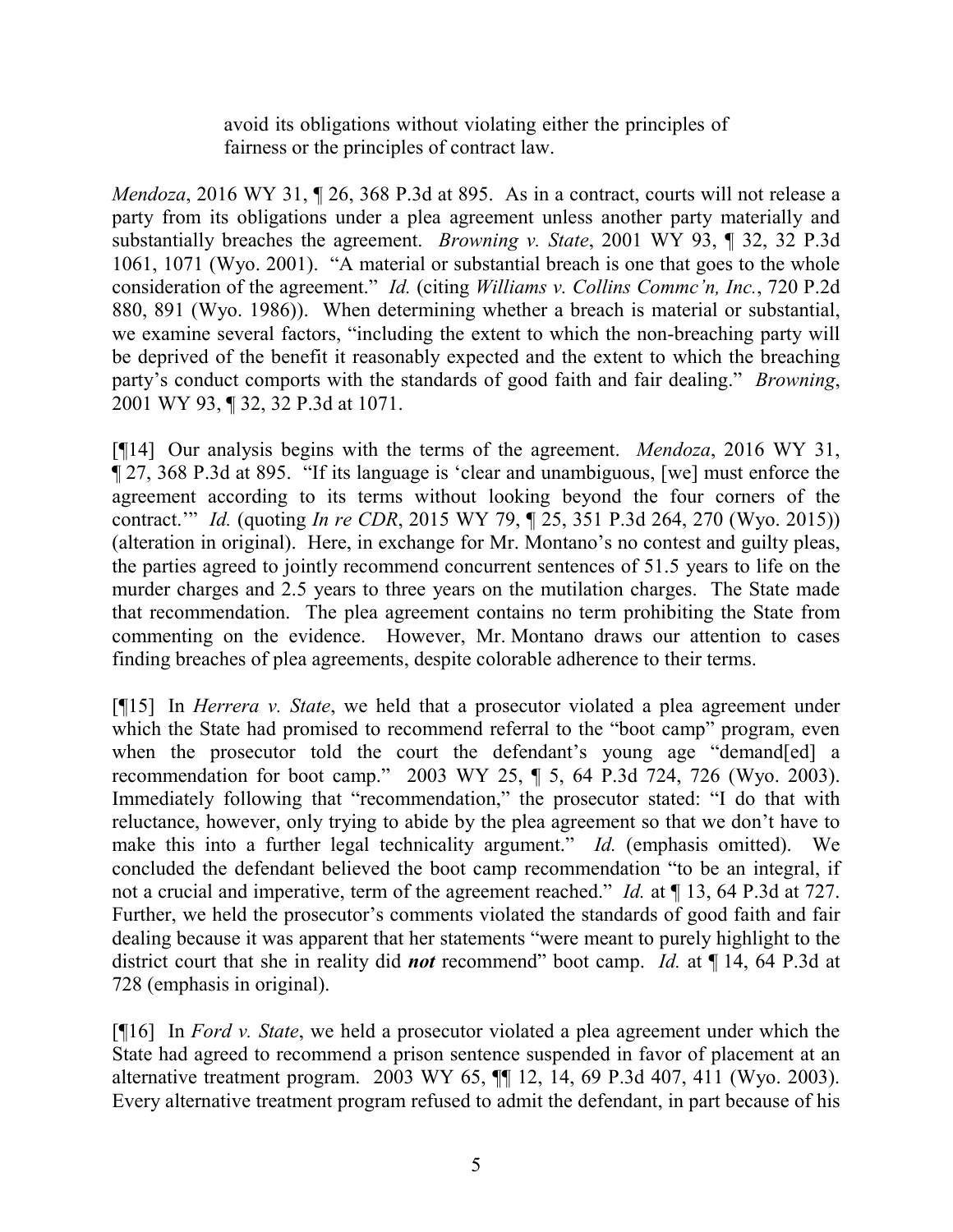conduct in jail while awaiting trial. *Id.* at ¶ 5, 69 P.3d at 409. At sentencing, the prosecutor recommended the agreed-upon prison sentence but not its suspension. *Id.* at ¶ 15, 69 P.3d at 411. The prosecutor commented that the defendant's conduct made the defendant "a bad risk for anything other than the term . . . of 5 to 10 at the penitentiary." Id. at  $\P$  5, 69 P.3d at 410. The State argued it had fulfilled its obligations under the agreement and was not bound to recommend the suspended sentence because it was made impossible by the programs' refusal to admit the defendant. *Id.* at ¶ 17, 69 P.3d at 412. We found that the suspension recommendation was an integral part of the agreement and that, in the absence of an agreement to the contrary, both parties bore the risk of the defendant being denied admittance to an alternative program. *Id*. at ¶¶ 14, 17, 69 P.3d at 411-12. Additionally, we found the prosecutor had "violated the spirit of the agreement" by saying the defendant's behavior made him a bad risk for anything other than imprisonment because it constituted a "legal characterization of facts" and argument on their effect. *Id.* at ¶ 19, 69 P.3d at 412.

[¶17] These cases are distinguishable. First, the plea agreement in this case did not contain any term, let alone an "integral" one, precluding the State from commenting on Mr. Montano's presentence investigation report or the evidence against him. Instead, the agreement required the State to recommend the agreed-upon sentence, which it did. Although Mr. Montano takes issue with the State asking the court to "go along with the plea agreement," a mere lack of enthusiasm for a sentencing recommendation is "not tantamount to an argument that the recommendation should be disregarded." *United States v. Hand*, 913 F.2d 854, 857 (10th Cir. 1990). Like the prosecutor here, the prosecutor in *Hand* reminded the district court that it could "make its own conclusion" in sentencing the defendant before making the recommendation agreed upon in the plea agreement. *Id.* at 856. The appellate court commented that it "was unnecessary and probably imprudent" to remind the sentencing court of its authority to reject the recommendation but held that it did not constitute a breach of the agreement. *Id.* at 857. We agree. Although "unnecessary and probably imprudent" to remind the district court of its sentencing authority, the prosecutor's comments did not ask the court to ignore the State's sentencing recommendation, as the prosecutor effectively did in *Herrera*.

[¶18] Similarly, "[e]fforts by the State to provide relevant factual information are not tantamount to taking a position on the sentence and will not violate a plea agreement." *Clingman v. State*, 2001 WY 46, ¶ 7, 23 P.3d 27, 29 (Wyo. 2001). In *Clingman*, we found no error when the prosecutor, who had agreed not to argue for any particular sentence, stated that the defendant's presentence investigation report recommended incarceration because he was "only repeating a recommendation that had been made in a document before the district court." *Id.* at ¶ 9, 23 P.3d at 29; *see also Hand*, 913 F.2d at 857 (saying sentencing courts "must be permitted to consider any and all information that reasonably might bear on the proper sentence" and that prosecutors generally "must bring all relevant facts to the judge's attention") (internal citations omitted). Unlike in *Ford*  and *Herrera*, there was no effort to persuade the court to reject the recommendation. *See*